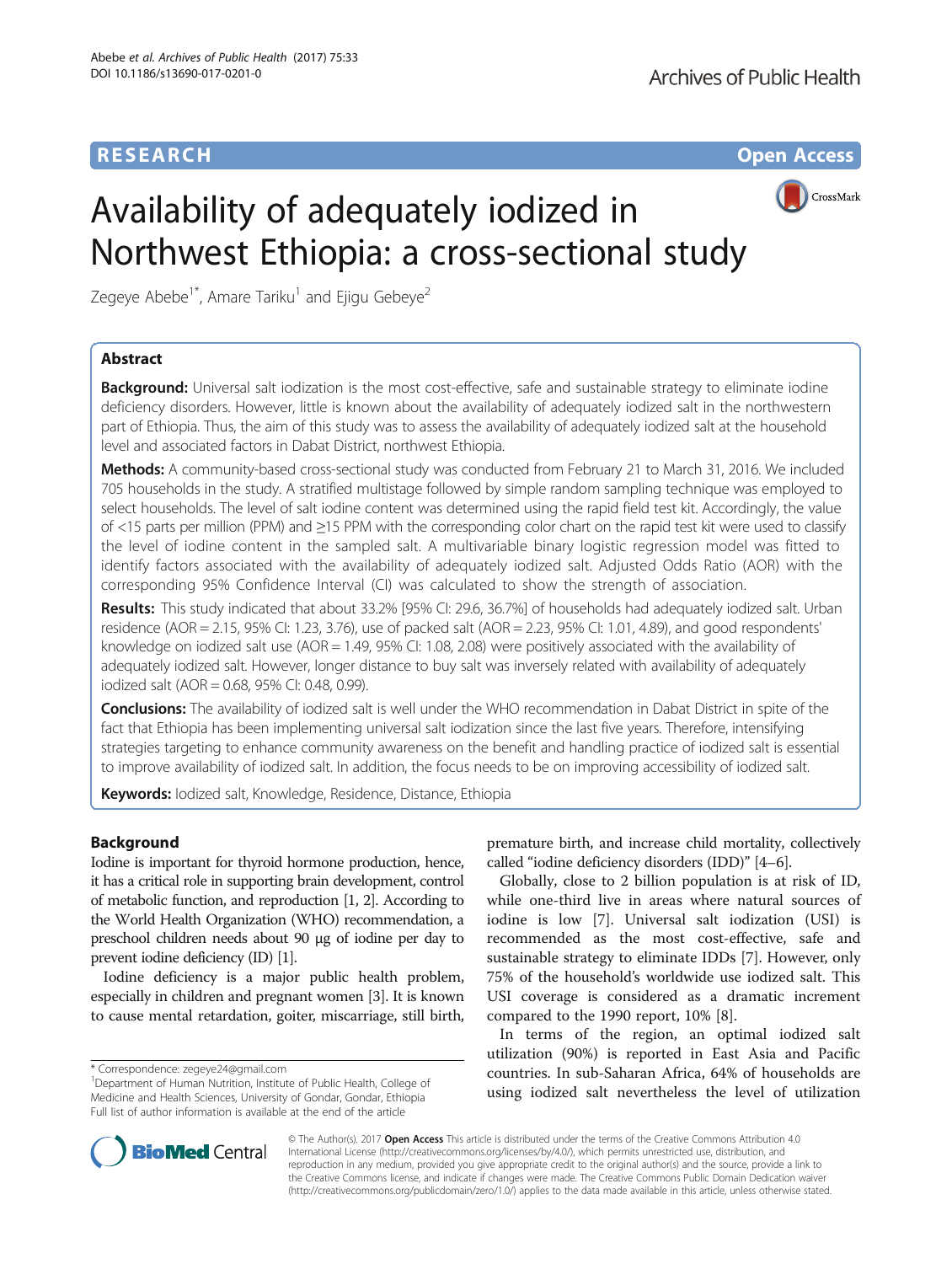widely varies from 10 to 90% in different countries. For instance, utilization of iodized salt is less than 10% in Sudan, Mauritania, Guinea-Bissau, and Gambia, whereas, in Burundi, Kenya, Nigeria, Tunisia, Uganda, and Zimbabwe, it is more than 90% [\[9\]](#page-7-0).

In Ethiopia, utilization of adequately iodized shows a gradual improvement, 4% in 2000 to 15% in 2011 and 23% in 2014 [[10](#page-7-0), [11\]](#page-7-0). Disparities in level of utilization are detected with residence and regions. As illustration, iodized salt utilization is high in urban areas and in Amhara, Oromia, and Tigray regions compared to other regions [\[11](#page-7-0)].

Furthermore, level of availability of adequately iodized salt depends on other socio-demographic characteristics. Family size [[12\]](#page-7-0), economic status [[13](#page-7-0)], mothers educational status [\[14, 15\]](#page-7-0), knowledge about iodized salt use and prevention of IDDs [\[14](#page-7-0), [16](#page-7-0)], and salt handling practices [[17](#page-7-0)–[20](#page-7-0)] are significantly associated with availability of adequately iodized salt.

Ethiopia is a salt producing state, endorsed mandatory salt iodization program and is working with partners, United Nations Children's Fund (UNICEF) and Micronutrient Initiatives, to reach utilization of iodized salt >90% thereby to mitigate ID [[21](#page-7-0)]. But, still only 23.2% of the households use adequately iodized salt [[11\]](#page-7-0). In addition, ID remains the major public health problem [[22, 23\]](#page-7-0) among school children and pregnant women [[20](#page-7-0), [24](#page-7-0)]. Even there is high prevalence of goiter in Dabat District, the study area [\[25](#page-7-0)]. However, there is a limited information on availability of universal iodized salt in Dabat District. Therefore, this study aimed to investigate the household availability of adequately iodized salt and associated factors in Dabat District, northwest Ethiopia.

## Methods

## Study design and setting

A community-based cross-sectional study was conducted from February 21 to March 31, 2016, in Dabat District, northwest Ethiopia. The district is found 821 km from Addis Ababa, the capital city of Ethiopia. It lies at an altitude of 1000–2500 meters and has a total population of 175,737 in 26 rural and 4 urban Kebeles (the smallest administration unit in Ethiopia). Cereals, such as maize, sorghum, wheat, and barley are the main staple crops cultivated in the district. The Health and Demographic Surveillance System (HDSS) site was also located in Dabat District. The HDSS site has been running since 1996 and hosted by the University of Gondar. The surveillance site covers 13 randomly selected kebeles (4 urban and 9 rural kebeles) in different ecological zones (high land, middle land, and lowland).

#### Sample size and sampling procedure

The sample size of the study was calculated using Open Epi version 2.3 software with the following assumptions; 33% as the prevalence of availability of iodized salt at the household level [[14](#page-7-0)], 95% Confidence level, and a 5% margin of error. Finally, the sample size of 714 households was obtained by considering 5% non-response rate and a design effect of 2. A multistage stratified sampling followed by simple random sampling technique was employed to reach the households. Initially, households were stratified into urban and rural kebeles. Of the total13 kebles in the HDSS site, 4(1 urban and 3 rural kebeles) were selected by lottery method. A total number of households in the selected kebeles were obtained from HDSS site, and then the total number of households included in the study was proportionate-to-the household size. Finally, a simple random sampling technique was employed to select the households. Women who were majorly involved in food preparation of the household were interviewed.

#### Data collection instrument and procedure

We used a structured interviewer-administered questionnaire to collect data. The questionnaire was first prepared in English and was translated into the local language (Amharic) and finally, back translated to English to maintain consistency.

The pretest was done on five percent of the sample out of the study area. Two days training was given for data collectors and supervisors. A total of seven data collectors (an environmental health professional, and six permanent data collectors of the HDSS site) and two supervisors (two public health experts) were recruited for the study. The rapid test of salt iodine content was done by an environmental health professional who had adequate training (certificate of Training of Trainers) in the determination of salt iodine content. Daily supervision and feedback were carried out by the investigators and supervisors during the entire data collection period to maintain the quality of the data.

## Salt iodine content determination

A tablespoon of salt was collected from each household, and the MBI international Rapid Test Kit (RTK) was used to determine the level of salt iodine content. The small cup in the kit was filled with salt, and made the cup surface flat. Two drops of test solution from white ampoule were added to the surface of the salt by piercing the white ampoule with a pin and gently squeezing the ampoule. The iodine content in the salt was determined within one minute by comparing the color change on the salt with the color chart. The value 0 parts per million (PPM), <15 PPM and ≥15 PPM with the corresponding color chart on the rapid test kit were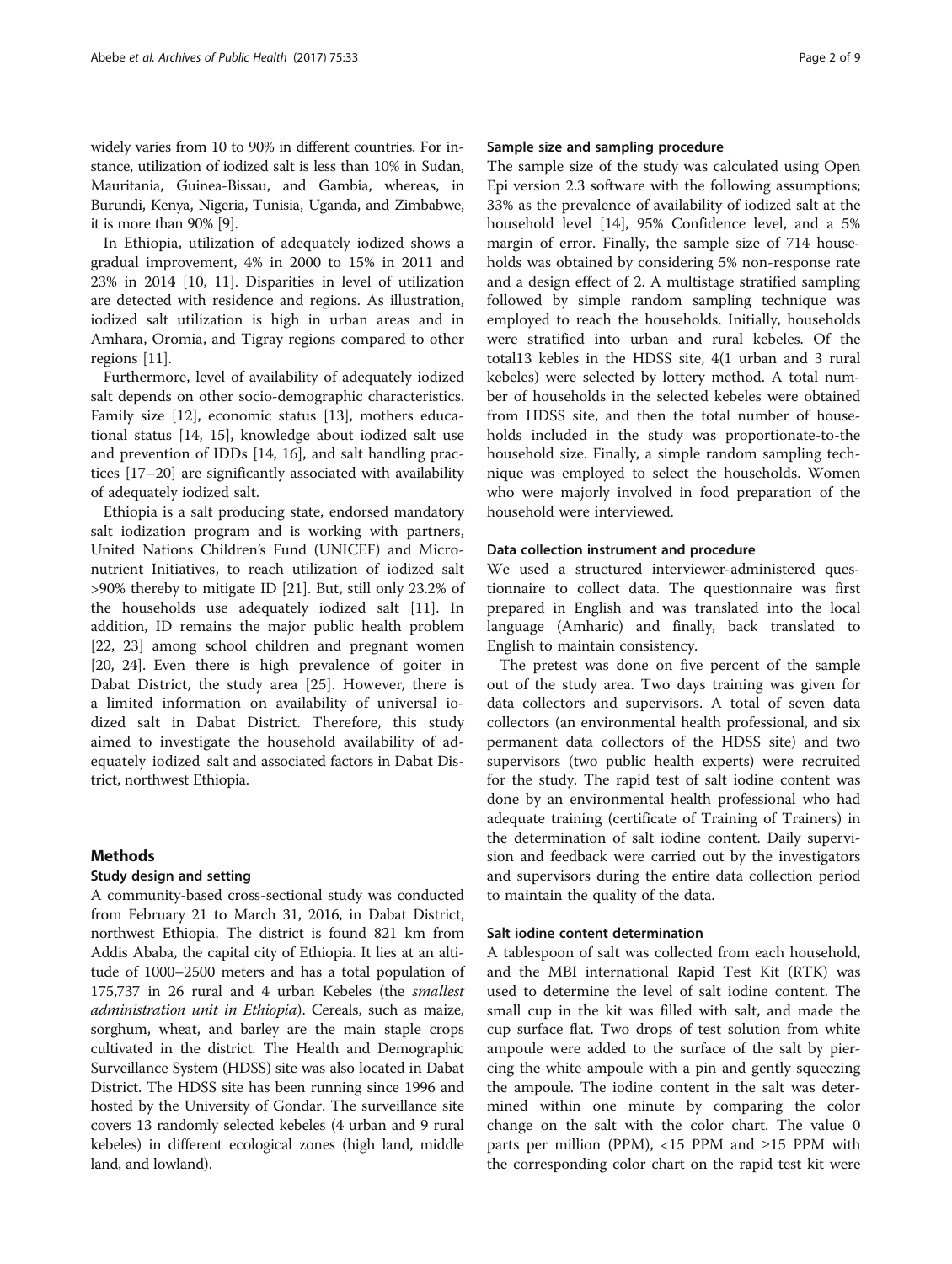used to classify the level of iodine in the sampled salt. If no color appears (after 1 min), 5 drops of the recheck solution from red ampoule was added to a fresh salt sample and followed by 2 drops of test solution on the same salt sample [\[1](#page-7-0), [11](#page-7-0)]. Then, a comparison was done with the color chart indicators for salt iodine content. Finally, Availability of adequately iodized salt was considered when the household sampled salt had  $\geq 15$  ppm iodized salt [\[1](#page-7-0)], otherwise, it was classified to inadequately iodized salt.

## Assessment of wealth status and maternal knowledge

The household's wealth index was determined using Principal Component Analysis (PCA) by considering the household assets, quantity of cereal products, type of house, livestock and agricultural land ownership. First, variables were coded between 0 and 1. Secondly, variables entered and analyzed using PCA, and those variables having a communality value of greater than 0.5 were used to produce factor scores. Finally, the factor scores were summed and ranked into tertiles as poor, medium and rich.

Similarly, the knowledge of the respondents towards iodized salt use were computed by using nine knowledge item questions, including the importance of iodized salt, disorders resulted from ID, food sources of iodine, appropriate place of salt storage, time to add salt during food preparation, salt storage material, and existence of law prohibiting selling non-iodized salt in Ethiopia. Accordingly, the PCA was also used rank respondents' knowledge into not knowledgeable and knowledgeable.

#### Data processing and analysis

Data were checked and entered into EPI-Info version 7 and analyzed using SPSS version 20 statistical software. The availability of adequately iodized salt, the outcome variable, was dichotomized into inadequately iodized (0-14PPM) and adequately (≥15PPM) iodized salt based on the result of rapid test. Descriptive statistics were used to summarize variables. A binary logistic regression was fitted to identify factors associated with the availability of adequately iodized salt. Variables with a p-value less than <0.2 in the bivariable analysis and those variables which frequently showed significant association with the availability of adequately iodized salt in the previous studies, regardless of the p-value in the current study, were also fitted into the multivariable binary logistic regression analysis. A backward likelihood ratio method was employed. Both Crude Odds Ratio (COR) and Adjusted Odds Ratio (AOR) with the corresponding 95% Confidence Interval were estimated to show the strength of association. In multivariable analysis, variables with a  $p$ -value of <0.05 were considered as statistically significant.

## Results

#### Socio-demographic and economic characteristics

A total of 705 households were included in the study, which makes a response rate of 98.7%. The median age of the respondents was 35 years with Interquartile Range (IQR) of  $\pm 10$  years. About 434 (61.6%) of the households had a family size of greater than five. Three-quarters of the respondents, 539 (76.5%), were illiterate (Table [1](#page-3-0)).

#### Availability of adequately iodized salt

In Dabat District availability of iodized salt was 33.2% (95% CI: 0.296, 0.367). About 675 (95.7%) of households used the unpacked type of salt for food preparation out of which 457 (67.7%) were inadequately iodized. A substantial proportion (95 and 91%, respectively) of salt was covered and stored away from a fire. However, 355 (50.4%) of the salt was added at the beginning and middle of food preparation (Table [2](#page-3-0)).

## Respondent's knowledge and attitude towards iodized salt use

Nearly half, 320 (45.4%), of the respondents had good knowledge while two-third, 441 (62.6%), of the respondents had favorable attitude towards iodized salt use. Nevertheless, nearly half, 314 (44.5%), of them didn't know the importance of using iodized salt (Table [3](#page-4-0)).

## Factors associated with the availability of adequately iodized salt

To assess the effect of selected variables on the availability of iodized salt in the household, both bivariable and multivariable binary logistic regression analyses were fitted. Accordingly, residence, type of salt used, maternal knowledge and distance traveled to buy salt were associated with the availability of iodized salt in the final model. The higher odds of availability of adequately iodized salt were observed among households located in urban kebeles  $(AOR = 2.15; 1.23, 3.76)$  and used packed type of salt  $(AOR = 2.23; 1.01, 4.89)$ . Similarly, the odds of having adequately iodized salt were 1.49 times  $(AOR = 1.49; 1.08, 2.08)$  higher among respondents who had good knowledge towards iodized salt use as compared to their counterparts. Whereas lower odds of availability of adequately iodized salt were found among respondents who traveled a longer distance to buy salt (AOR = 0.68, 95% CI: 0.48, 0.99) (Table [4\)](#page-5-0).

## Discussion

It is clear that the use of non-iodized salt by households is the major obstacle in the control of IDDs in a given community [[26, 27\]](#page-7-0). Therefore, regular monitoring of availability of adequately iodized salt is an essential step to eliminate the problem [[28](#page-7-0), [29\]](#page-7-0). Cognizant of the fact,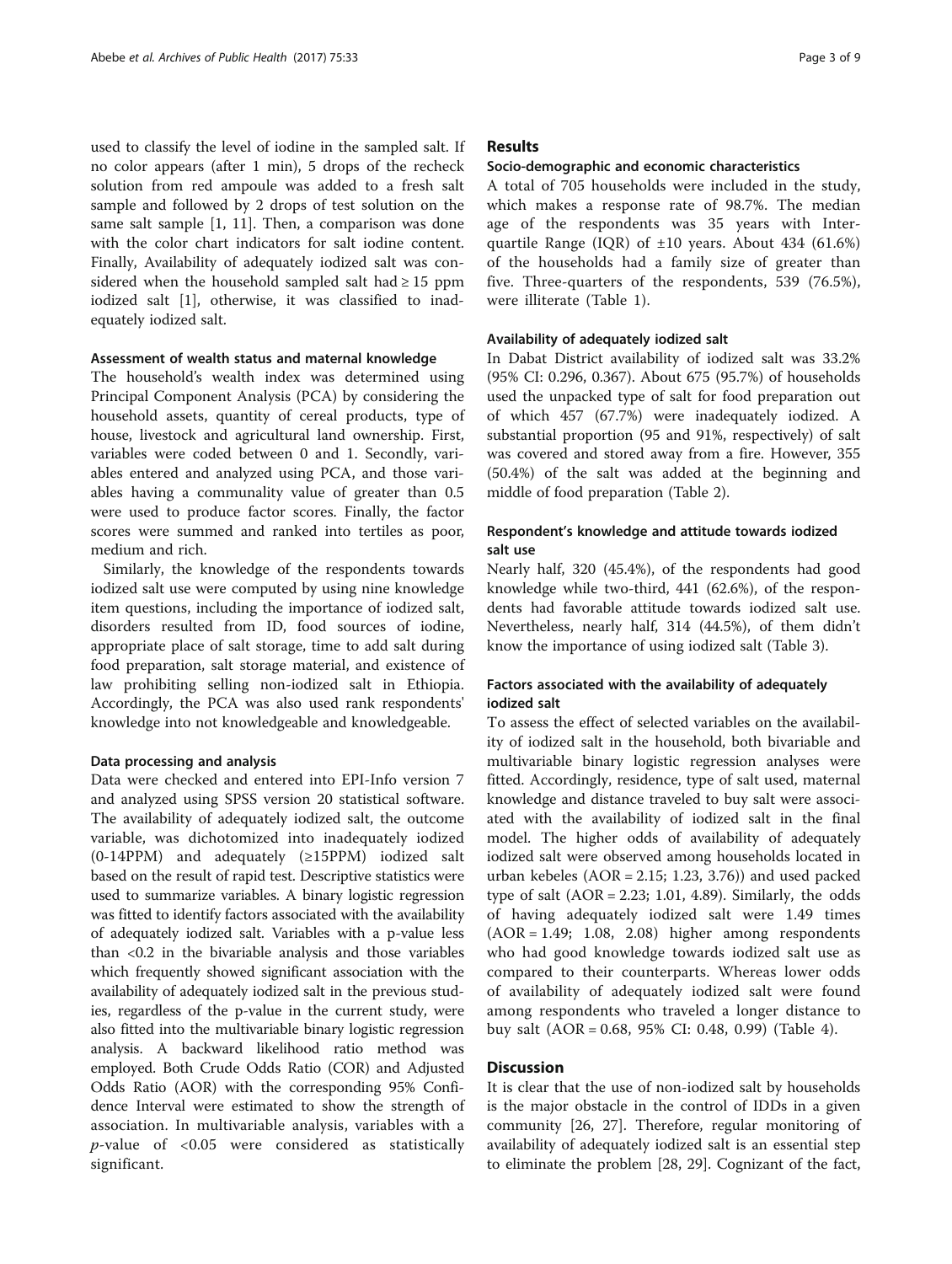<span id="page-3-0"></span>Table 1 Socio-demographic and economic characteristics of respondents, Dabat District, northwest Ethiopia, March 2016  $(n = 705)$ 

| Variables                        | Frequency | Percentage |
|----------------------------------|-----------|------------|
| Age of respondents               |           |            |
| $16 - 24$                        | 36        | 5.1        |
| $25 - 34$                        | 268       | 38.0       |
| $35 - 49$                        | 330       | 46.8       |
| $50 - 79$                        | 71        | 10.1       |
| Residence                        |           |            |
| Urban                            | 151       | 21.4       |
| Rural                            | 554       | 78.6       |
| Mother's marital status          |           |            |
| Currently married                | 616       | 87.4       |
| Currently unmarried <sup>c</sup> | 99        | 12.6       |
| Religion                         |           |            |
| Orthodox                         | 689       | 97.7       |
| Muslim                           | 16        | 2.3        |
| Mother's education               |           |            |
| Illiterate                       | 539       | 76.5       |
| Primary                          | 97        | 13.8       |
| Secondary and above              | 69        | 9.8        |
| Husband's education              |           |            |
| Illiterate                       | 390       | 55.3       |
| Primary                          | 225       | 31.9       |
| Secondary and above              | 90        | 12.8       |
| Mother's occupation              |           |            |
| Housewife                        | 309       | 43.8       |
| Farmer                           | 319       | 45.2       |
| Merchant                         | 32        | 4.5        |
| Government employee              | 25        | 3.5        |
| Othersb                          | 20        | 2.8        |
| Husband's Occupation             |           |            |
| Farmer                           | 571       | 81.0       |
| Merchant                         | 36        | 5.1        |
| Government employee              | 72        | 10.2       |
| Others <sup>a</sup>              | 26        | 3.7        |
| Family size                      |           |            |
| <6                               | 271       | 38.4       |
| $\geq 6$                         | 434       | 61.6       |
| Wealth status                    |           |            |
| Poor                             | 237       | 33.6       |
| Medium                           | 233       | 33.0       |
| Rich                             | 235       | 33.3       |

<sup>a</sup>daily laborer, pension; <sup>b</sup>students, daily laborer; <sup>c</sup>single, divorced, widowed

Table 2 Availability of adequately iodized salt and handling practices, Dabat District, northwest, Ethiopia, March 2016  $(n = 705)$ 

| Variables                                | Frequency | Percentage |
|------------------------------------------|-----------|------------|
| Type of salt                             |           |            |
| Packed                                   | 30        | 4.3        |
| Unpacked                                 | 675       | 95.7       |
| Addition of salt during food preparation |           |            |
| At the beginning and the middle          | 355       | 50.4       |
| At the end                               | 350       | 49.6       |
| Salt exposure to sunlight                |           |            |
| Yes                                      | 35        | 5.0        |
| No                                       | 670       | 95.0       |
| Washing of salt to remove impurities     |           |            |
| Yes                                      | 13        | 1.8        |
| <b>No</b>                                | 692       | 98.2       |
| Quantity of salt purchased commonly      |           |            |
| $<$ 1 kg                                 |           |            |
| $1$ kg                                   | 439       | 62.3       |
| $2-5$ kg                                 | 153       | 21.7       |
| $>5$ kg                                  | 113       | 16.0       |
| Place of salt storage                    |           |            |
| Near to the fire                         | 65        | 9.2        |
| Away from the fire                       | 640       | 90.8       |
| Salt storage material                    |           |            |
| With closed container                    | 669       | 94.9       |
| Without closed container                 | 36        | 5.1        |
| Duration of household salt storage       |           |            |
| 1-8 weeks                                | 642       | 91.1       |
| >9 weeks                                 | 63        | 8.9        |
| Salt jodine content                      |           |            |
| 0-14PPM                                  | 472       | 66.8       |
| $\geq$ 15 PPM                            | 234       | 33.2       |
| Distance travel to buy iodized salt      |           |            |
| $\leq 60$ min walking                    | 509       | 72.2       |
| >60 min walking                          | 196       | 27.8       |

the WHO recommendation recommend utilization of the household iodized salt to be greater than 90% to eliminate IDDs [[1\]](#page-7-0). Nevertheless, this study found that only 33.2% (95% CI: 29.6, 36.7%), of households had adequately iodized salt. The result is considerably lower than the national goal of reaching >90%, which alerts the public authorities to consider regular monitoring of the quality of salt at the site of production, wholesale and household level. Strengthening media promotion on efficient utilization of iodized salt, at household level, is very also crucial [[30\]](#page-7-0).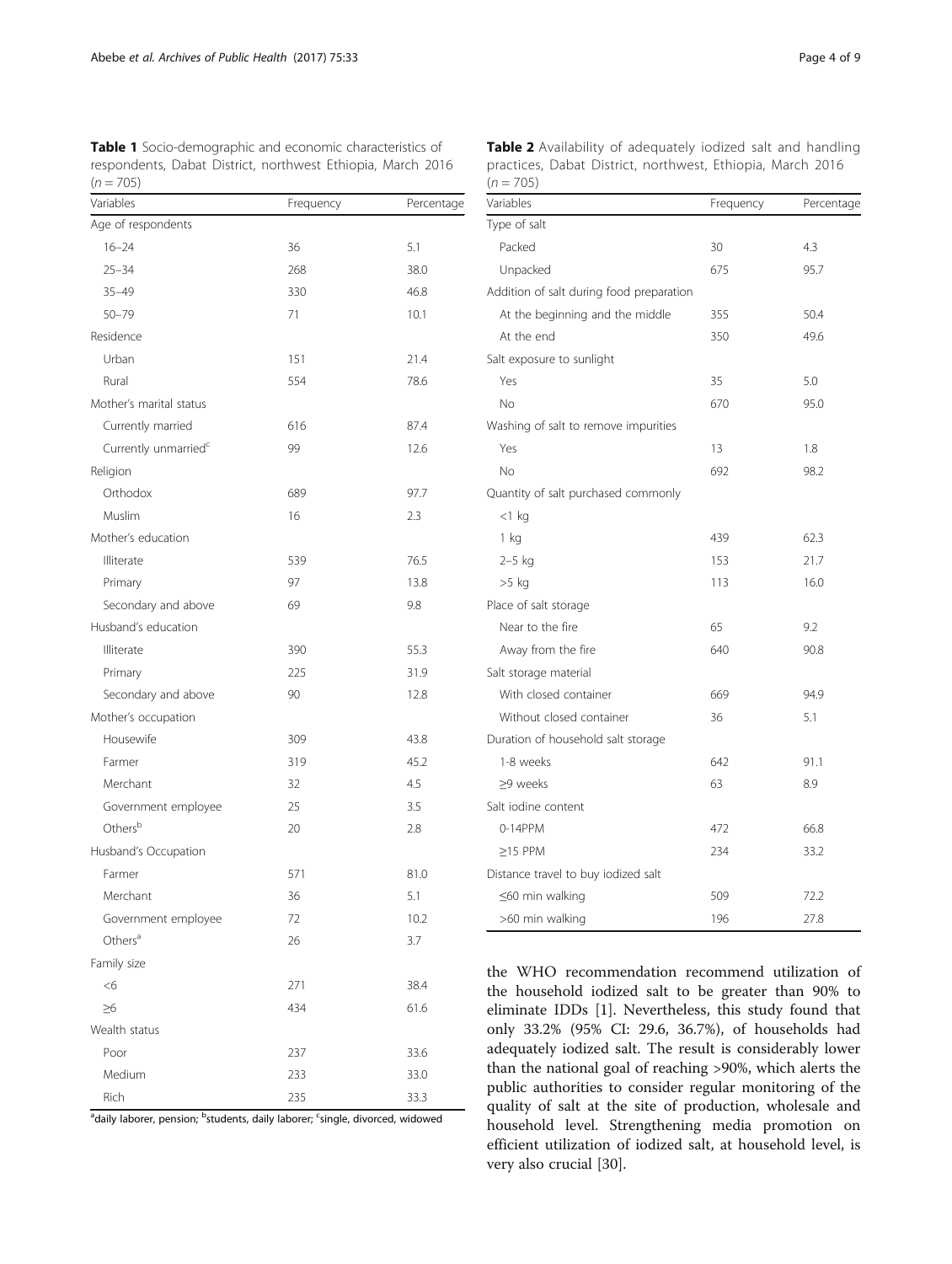| Variables                                                                                | Frequency | Percentage |
|------------------------------------------------------------------------------------------|-----------|------------|
| Respondent's knowledge                                                                   |           |            |
| Poor                                                                                     | 385       | 54.6       |
| Good                                                                                     | 320       | 45.4       |
| Respondent's attitude                                                                    |           |            |
| Unfavorable                                                                              | 264       | 37.4       |
| Favorable                                                                                | 441       | 62.6       |
| Importance of iodized salt <sup>a</sup>                                                  |           |            |
| Prevention of goiter                                                                     | 110       | 15.6       |
| Growth and development                                                                   | 16        | 2.3        |
| For health                                                                               | 364       | 51.6       |
| I don't know                                                                             | 314       | 44.5       |
| The richest source of iodine <sup>a</sup>                                                |           |            |
| Egg                                                                                      | 25        | 3.5        |
| Meat                                                                                     | 37        | 5.2        |
| Milk and milk products                                                                   | 37        | 5.2        |
| lodized salt                                                                             | 61        | 8.7        |
| Fish                                                                                     | 8         | 1.1        |
| Fruit and vegetables                                                                     | 7         | 1          |
| I don't know                                                                             | 591       | 83.8       |
| Disorders of lack of iodine <sup>a</sup>                                                 |           |            |
| Mental retardation                                                                       | 25        | 3.5        |
| Goiter                                                                                   | 174       | 24.7       |
| Retarded growth                                                                          | 7         | 1          |
| Abortion                                                                                 | 9         | 1.3        |
| Child mortality                                                                          | 1         | 0.1        |
| I don't know                                                                             | 501       | 71.1       |
| All salts contain iodine                                                                 |           |            |
| Yes                                                                                      | 73        | 10.4       |
| No                                                                                       | 212       | 30.1       |
| I don't know                                                                             | 420       | 59.6       |
| Existence of law that prevents selling none iodized salt for<br>human/animal consumption |           |            |
| Yes                                                                                      | 44        | 6.2        |
| No                                                                                       | 181       | 25.7       |
| I don't know                                                                             | 480       | 68.1       |
| Test of iodized salt is different from unionized one                                     |           |            |
| Yes                                                                                      | 175       | 24.8       |
| No.                                                                                      | 267       | 37.9       |
| I don't know                                                                             | 263       | 37.3       |
| lodized salt has a harmful effect on health                                              |           |            |
| Yes                                                                                      | 33        | 4.7        |
| No                                                                                       | 590       | 83.7       |
| I don't know                                                                             | 82        | 11.6       |
|                                                                                          |           |            |

<span id="page-4-0"></span>

|  | <b>Table 3</b> Respondent's knowledge and attitude towards iodized |
|--|--------------------------------------------------------------------|
|  | salt use, Dabat District northwest Ethiopia, 2016 ( $n = 735$ )    |

Table 3 Respondent's knowledge and attitude towards iodized salt use, Dabat District northwest Ethiopia, 2016 ( $n = 735$ ) (Continued)

|                                 | Salt obtained from the sea already contain iodine in the right quantities |      |
|---------------------------------|---------------------------------------------------------------------------|------|
| Yes                             | 97                                                                        | 13.8 |
| Nο                              | 386                                                                       | 548  |
| I don't know                    | 222                                                                       | 315  |
| <sup>a</sup> multiple responses |                                                                           |      |

On the other hand, the availability of adequately iodized salt in Dabat District (33.2%) is higher than other urban district of Ethiopia: Assosa (26.1%) and Gondar (28.9%) [[31, 32\]](#page-7-0). Likewise, the finding is higher compared to a study in Kenya (26.2%) [\[33](#page-8-0)]. This is probably due to improved effort of local government to ensure market availability of iodized salt, the best strategies to address ID in areas where the natural source of iodine is low. The officials are also giving special emphasis in promoting the health benefit of iodized salt through the local medias to bring the desired public awareness [[34\]](#page-8-0).

However, availability of adequately iodized salt is significantly lower than the one observed in India (81.9%) [[35\]](#page-8-0), and Ethiopia (62.9% [[36\]](#page-8-0). Mother's poor knowledge towards iodized salt and using unpacked type of salt in 80% of the households could explain the lower prevalence of availability of adequately iodized salt in this study area compared to latter local report. In addition, shorter duration of time in implementation of universal salt iodization compared to India might explain the observed discrepancy.

In this study, respondents from urban kebeles were more likely to have adequately iodized salt compared to those living in the rural settings. This finding is supported by another study in Ethiopia [\[37](#page-8-0)]. This could related to better literacy rate and access to media among urban dwellers which might enhance their level of understanding regarding the importance of iodized salt and information access, respectively. In addition, urban respondents have access to media, and iodized salt everywhere and every time. Furthermore, rural residents may prefer using non-iodized salt because they perceived that its low cost and more potency in test compared to iodized one [\[38\]](#page-8-0).

The study also detected that the odds of availability of adequately iodized salt were higher in households using a packed type of salt than their counterparts using unpacked type of salt. This report is in agreement with another former study from West Ethiopia [[37](#page-8-0)]. It is documented that loss of iodine in salt from a good quality polyethylene packing material is less than 10% over 18 months period, regardless of the climatic conditions or fine and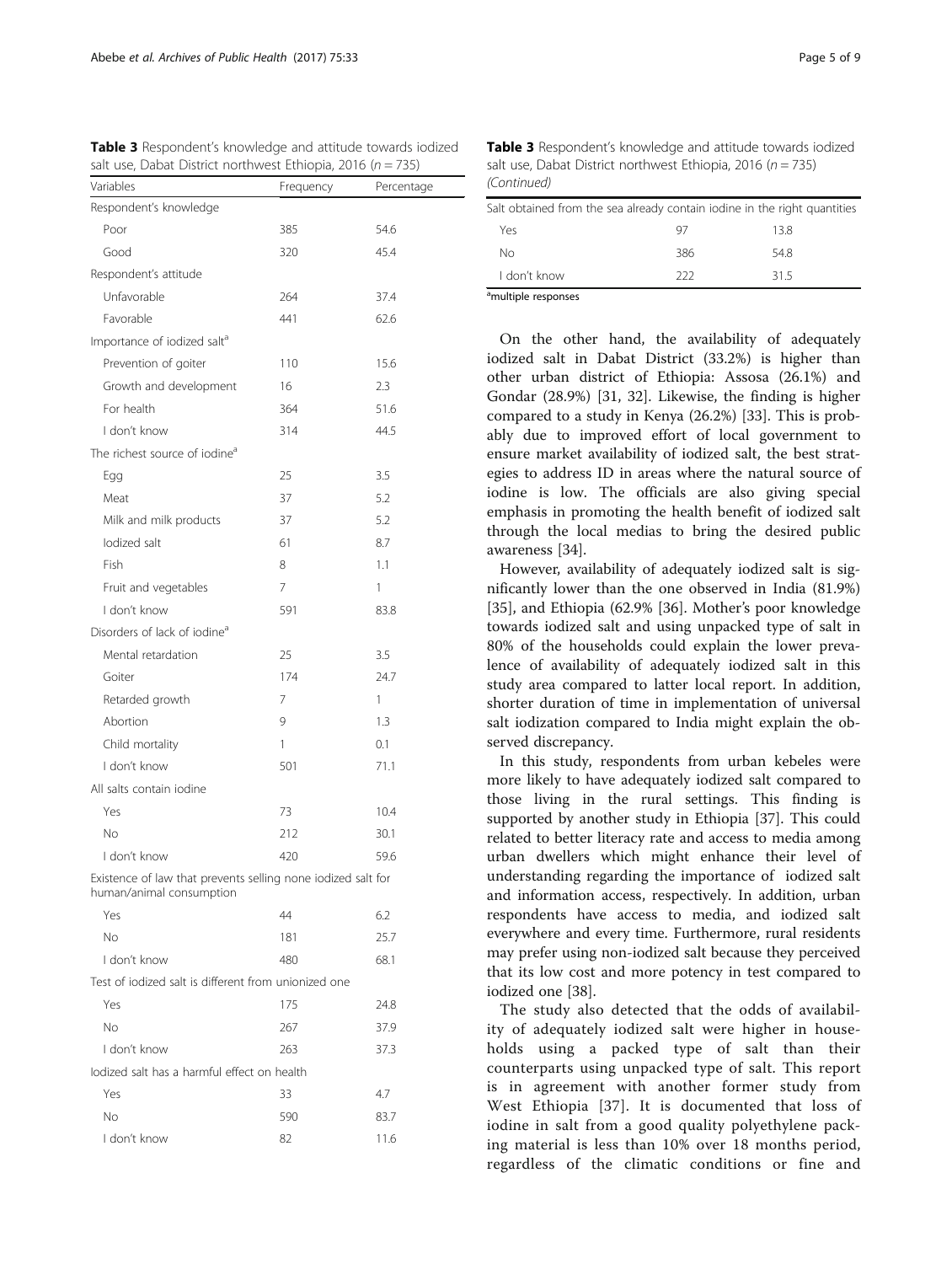| Variables                 | Availability of iodized salt |           | Crude Odds Ratio 95% C1 | Adjusted Odds Ratio 95% C |
|---------------------------|------------------------------|-----------|-------------------------|---------------------------|
|                           | $\geq$ 15PPM                 | $<$ 15PPM |                         |                           |
| Respondents age in years  |                              |           |                         |                           |
| $16 - 24$                 | 15                           | 21        | 1.82 (0.79, 4.22)       | $\ast$                    |
| $25 - 34$                 | 84                           | 184       | 1.16 (0.65, 2.07)       |                           |
| $35 - 49$                 | 115                          | 215       | 1.36 (0.78, 2.40)       |                           |
| $50 - 79$                 | $20\,$                       | 51        | 1.00                    | $\ast$                    |
| Residence                 |                              |           |                         |                           |
| Urban                     | 63                           | 88        | 1.60(1.11, 2.32)        | 2.15 (1.23, 3.76)         |
| Rural                     | 171                          | 383       | 1.00                    | 1.00                      |
| Mother's education        |                              |           |                         |                           |
| Illiterate                | 171                          | 368       | 1.00                    | $\ast$                    |
| Primary education         | 38                           | 59        | 1.39 (0.89, 2.17)       |                           |
| Secondary and above       | 25                           | 44        | 1.22 (0.73, 2.06)       |                           |
| Husband's education       |                              |           |                         |                           |
| Illiterate                | 126                          | 264       | 1.00                    |                           |
| Primary education         | 73                           | 152       | 1.01 (0.71, 1.43)       |                           |
| Secondary and above       | 35                           | 55        | 1.33 (0.83, 2.14)       | $\ast$                    |
| Mother's occupation       |                              |           |                         |                           |
| Housewife                 | 99                           | 210       | 1.00                    | $\ast$                    |
| Farmer                    | 109                          | 210       | 1.10 (0.80, 1.54)       |                           |
| Merchant                  | 11                           | 21        | 1.11 (0.52, 2.39)       |                           |
| Government employee       | 9                            | 16        | 1.19 (0.51, 2.79)       |                           |
| Others                    | 6                            | 14        | 0.91 (0.34, 2.44)       | $\ast$                    |
| Husband's occupation      |                              |           |                         |                           |
| Farmer                    | 13                           | 23        | 1.00                    | $\ast$                    |
| Merchant                  | 185                          | 386       | 0.85 (0.42, 1.71)       |                           |
| Government employee       | 24                           | 48        | 0.89 (0.38, 2.05)       |                           |
| Others                    | 12                           | 14        | 1.52 (0.54, 4.24)       |                           |
| Family size               |                              |           |                         |                           |
| $\leq 5$                  | 96                           | 175       | 1.18 (0.85, 1.62)       |                           |
| $\geq 6$                  | 138                          | 296       | 1.00                    | $\ast$                    |
| Household wealth index    |                              |           |                         |                           |
| Poor                      | 81                           | 156       | 1.00                    | $\ast$                    |
| Medium                    | 69                           | 164       | 0.81 (0.55, 1.19)       |                           |
| Rich                      | 84                           | 151       | 1.07 (0.73, 1.56)       | $\ast$                    |
| Type of salt              |                              |           |                         |                           |
| Packed                    | 16                           | 14        | 2.39 (1.15, 4.99)       | 2.23 (1.01, 4.89)         |
| Non-packed                | 218                          | 457       | 1.00                    | 1.00                      |
| Salt exposure to sunlight |                              |           |                         |                           |
| No                        | 225                          | 445       | 1.00                    | $\ast$                    |
| Yes                       | 9                            | $26\,$    | 0.69 (0.32, 1.49)       | $\ast$                    |

<span id="page-5-0"></span>Table 4 Factors associated with the availability of adequately iodized salt in the household, Dabat District, northwest, Ethiopia, March 2016 ( $n = 705$ )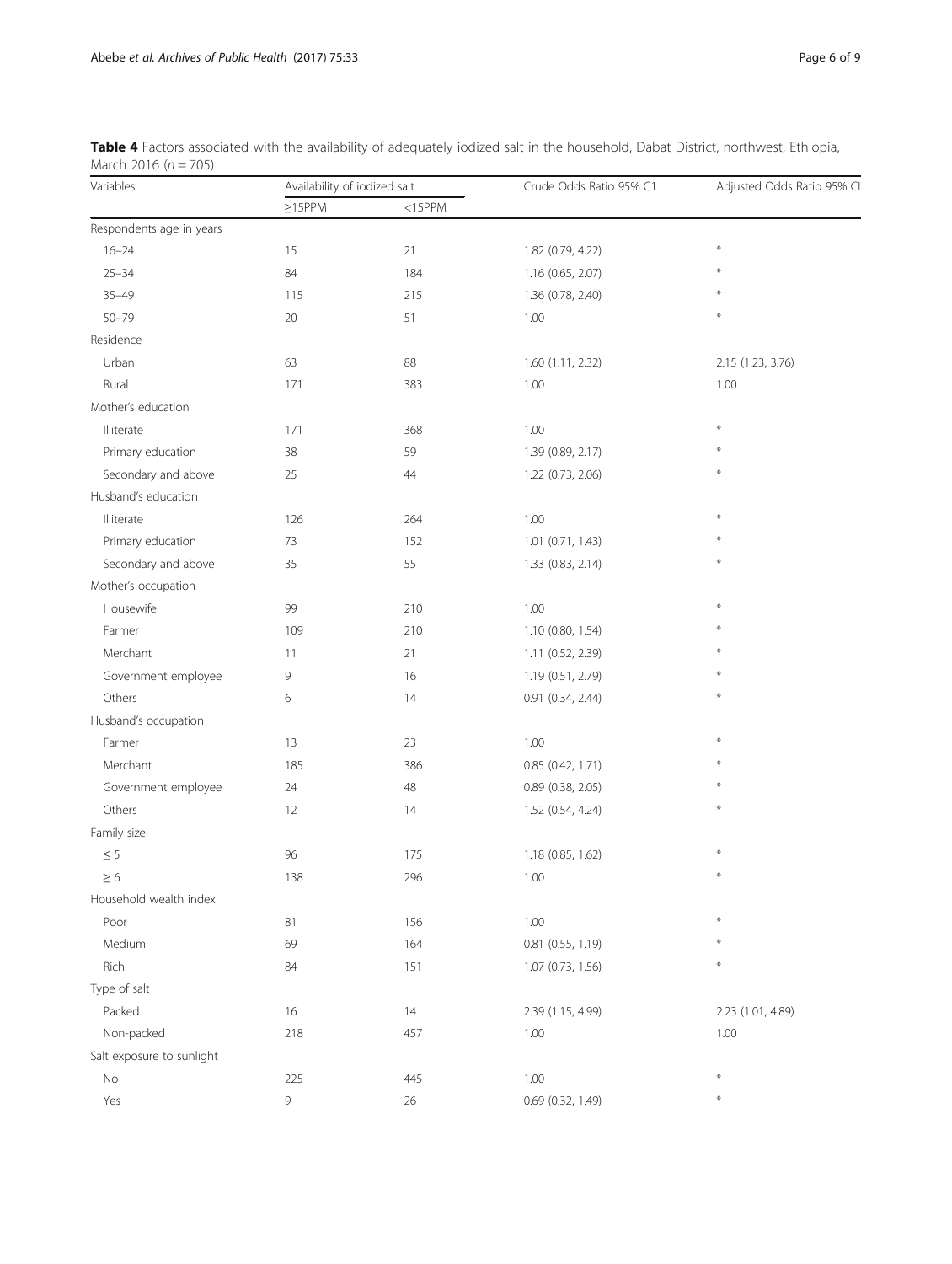| Place of salt storage       |     |     |                     |                   |
|-----------------------------|-----|-----|---------------------|-------------------|
| Near to fire                | 21  | 44  | 0.96 (0.56, 1.65)   | $\ast$            |
| Away from fire              | 213 | 427 | 1.00                | $\ast$            |
| Salt storage                |     |     |                     |                   |
| With closed material        | 222 | 447 | 1.00                | $\ast$            |
| Without closed material     | 12  | 24  | 1.01 (0.49, 2.05)   | $\ast$            |
| Duration of salt storage    |     |     |                     |                   |
| 1-8 weeks                   | 212 | 430 | 1.00                | $\ast$            |
| $\geq$ 9 weeks              | 22  | 41  | 1.09 (0.63, 1.87)   | $\ast$            |
| Mother's knowledge          |     |     |                     |                   |
| Poor                        | 113 | 272 | 1.00                | 1.00              |
| Good                        | 121 | 199 | 1.46 (1.07, 2.00)   | 1.49 (1.08, 2.08) |
| Mother's attitude           |     |     |                     |                   |
| Unfavorable                 | 81  | 183 | 1.00                | $\ast$            |
| Favorable                   | 153 | 288 | 1.20 (0.86, 1.66)   | $\ast$            |
| Distance travel to buy salt |     |     |                     |                   |
| ≤60 min walking             | 180 | 329 | 1.00                | 1.00              |
| >60 min walking             | 54  | 142 | $0.69$ (0.48, 0.99) | 0.68 (0.48, 0.99) |

Table 4 Factors associated with the availability of adequately iodized salt in the household, Dabat District, northwest, Ethiopia, March 2016 ( $n = 705$ ) (Continued)

\*didn't appear in the final model (not significant) using Backward LR

coarse texture of salt [\[1\]](#page-7-0). Given that loss of iodine is common in the case of the unpacked type of salt because of exposure to heat, moisture, and humidity [[33](#page-8-0), [38\]](#page-8-0).

On the other hand, traveling longer distance to access shops enforces people to purchase a large amount of iodized salt at once which will increase the chance of losing iodine because of storing the salt for a longer period of time [[13](#page-7-0)]. I line to this evidence, the current study indicated that the likelihood of having adequately iodized salt was lower in the respondents who traveled a longer distance to buy iodized salt compared to their counter parts.

Obviously, boosting mother's knowledge on iodized salt is an important step to ensure appropriate utilization of iodized salt in the household level [\[14, 28](#page-7-0), [32](#page-7-0)]. Similarly, this study showed that the odds of having adequately iodized salt were higher among respondents who had good knowledge towards iodized salt compared to those who had poor knowledge. This could be related to the positive effect of mother's good knowledge in appropriately using and storing of iodized salt. A previous study also documented that poor iodine knowledge is the risk factors for IDDs [[39\]](#page-8-0).

Adequate training was given to field assistances (data collectors and supervisors) to improve the quality of data. Though mothers were clearly informed about the objective of the investigation, the study is not free from social desirability bias in responding the type of salt use

and handling practice. Moreover, the semi-quantitative method was used to measure salt iodine content which may not reflect the actual availability of adequately iodized salt in the study area.

## Conclusions

Despite Ethiopia has been implementing universal salt iodization since the last five years, the availability of iodized salt is well under the WHO recommendation in Dabat District. Therefore, strengthening measures to enhance community awareness on the benefit and handling practice of iodized salt is essential to improve availability of iodized salt. In addition to this, the focus needs to be on improving accessibility of iodized salt. Finally, the authors would like to recommend the future investigators to use iodometric titration method

#### Abbreviations

EPHI: Ethiopia Public Health Institute; HDSS: Health, and demographic surveillance system; ID: Iodine deficiency; IDD: Iodine deficiency disorder; PCA: Principal component analysis; PPM: Parts per million; UNICEF: United Nations Children's Fund; WHO: World Health Organization

#### Acknowledgements

The authors would like to thank all respondents for their willingness to participate in the study. They are also grateful to North Gondar Zonal Health Department, Dabat District Health Office, Food and Nutrition Society of Ethiopia and the University of Gondar for their financial and material support. Finally, authors' appreciations go to Dabat HDSS site staffs for their unreserved contribution in data collection activities.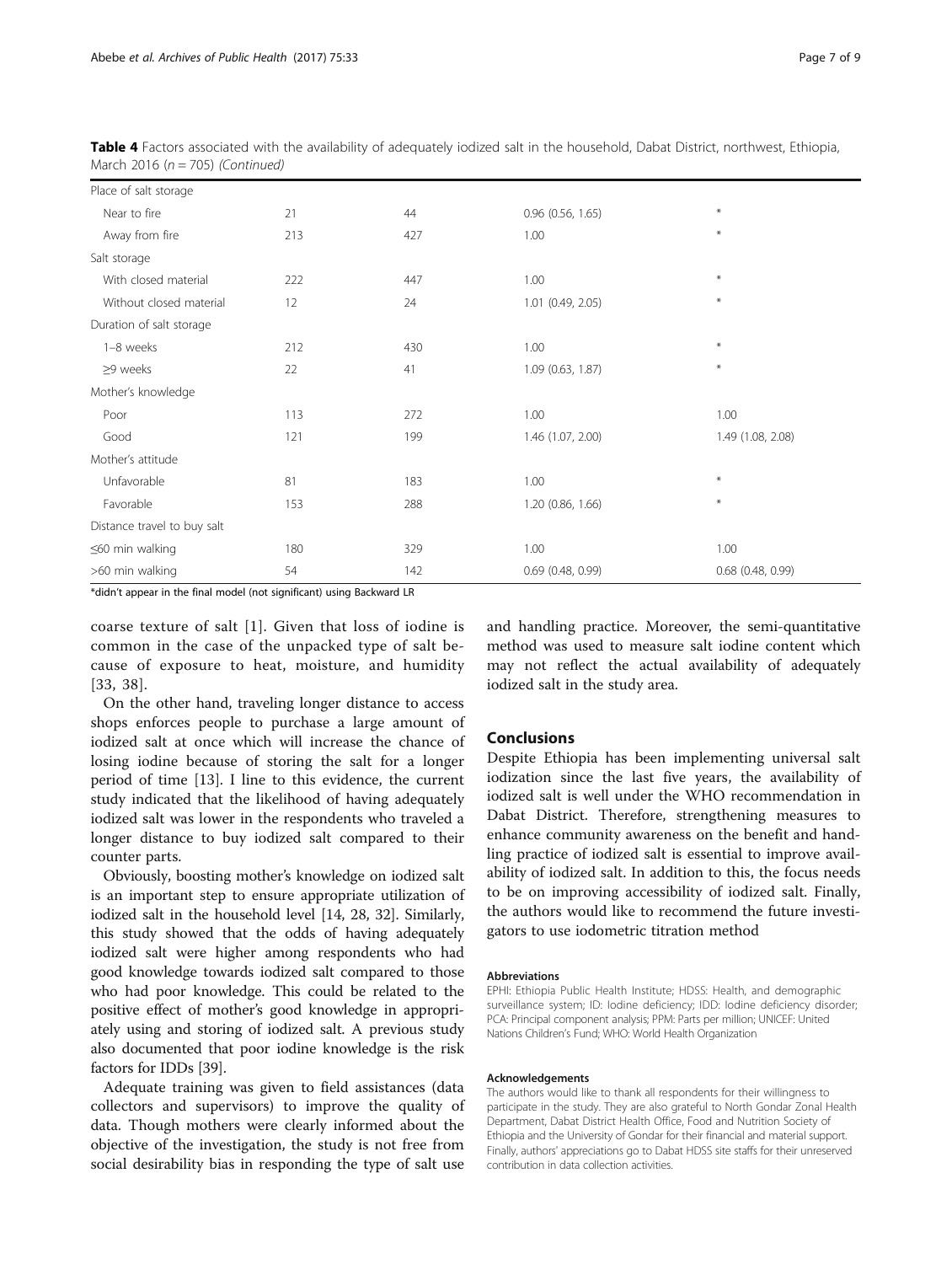#### <span id="page-7-0"></span>Funding

This study was funded jointly by the Food and Nutrition Society of Ethiopia and the University of Gondar. The views presented in this manuscript are of the authors and not necessarily express the views of the funding organizations. The funding organizations were not involved in the design, data collection, analysis, and interpretation of the study.

#### Availability of data and materials

Data will be available upon request from the corresponding author.

#### Authors' contributions

ZA conceived the study, developed the tool, coordinated the data collection activity, carried out the statistical analysis and drafted the manuscript. AT participated in the design of the study, tool development, fund acquisition, data collection supervision, statistical analysis and drafting and reviewing the manuscript. EG participated in the design of the study and tool development, performed statistical analysis, and reviewing and editing the manuscript. All authors read and approved the final manuscript.

#### Competing interests

The authors declare that they have no competing interests.

#### Consent for publication

Not applicable.

#### Ethics approval and consent to participate

Ethical clearance was obtained from the Institutional Review Board of the Institute of Public Health, University of Gondar (Ref. No. IPH/2885/2016). The supportive letter was obtained from North Gondar Zonal Health Department and Dabat District Health Office. During house to house data collection, verbal informed consent was obtained from each respondent after briefly explaining the purpose, and benefit of the study. Health education about the use of iodized salt and handling practices were given to each respondent/mother after data collection. Confidentiality was maintained by avoiding personal identifiers and keeping the data locked.

#### Publisher's Note

Springer Nature remains neutral with regard to jurisdictional claims in published maps and institutional affiliations.

#### Author details

<sup>1</sup>Department of Human Nutrition, Institute of Public Health, College of Medicine and Health Sciences, University of Gondar, Gondar, Ethiopia. <sup>2</sup> Department of Epidemiology and Biostatistics, Institute of Public Health, College of Medicine and Health Sciences, University of Gondar, Gondar, Ethiopia.

#### Received: 5 December 2016 Accepted: 12 May 2017 Published online: 31 July 2017

#### References

- 1. World Health Organization, UNICEF, ICCIDD. Assessment of iodine deficiency disorders and monitoring their elimination. A guide for programme managers. Geneva: WHO; 2007.
- 2. Abuye C, Berhane Y. The goitre rate, its association with reproductive failure, and the knowledge of iodine deficiency disorders (IDD) among women in Ethiopia: Cross-section community based study. BMC Public Health. 2007;7(1):1.
- 3. Andersson M, De Benoist B, Darnton-Hill I, Delange F, editors. Iodine deficiency in Europe: a continuing public health problem. Geneva: World Health Organization; 2007.
- De Benoist B, Andersson M, Egli IM, El Bahi T, Allen H, World Health Organization. Iodine status worldwide: WHO global database on iodine deficiency. 2004.
- 5. WHO, FAO. Guidelines on food fortification with micronutrients. Geneva: WHO and FAO; 2006.
- 6. Win AZ. Micronutrient deficiencies in early childhood can lower a country's GDP: The Myanmar example. Nutrition. 2016;32(1):138–40.
- 7. WHO. Guideline: fortification of food-grade salt with iodine for the prevention and control of iodine deficiency disorders. Geneva: World Health Organization; 2014.
- do we stand in 2013?. Thyroid. 2013;23(5):523–8. 9. Jooste P, Andersson M, Assey V. Iodine nutrition in Africa: an update for
- 2014. Sight and Life. 2013;27(3):50–5. 10. Central Statistical Agency [Ethiopia] and ICF International. Ethiopia Demographic and Health Survey 2011. Addis Ababa, Calverton: Central Statistical Agency and ICF International; 2012.
- 11. Ethiopian public Health Institute. National salt iodization coverage towards Prevention of Iodine Deficiency Disorder in Ethiopia. 2014.
- 12. Enyew HD, Zemedkun KG, Dagnaw AM. Prevalence of Goiter and Associated Factors Among Primary School Children Aged 6–12 Years Old in GobaTown, South East, Ethiopia. Int J Nutr Food Sci. 2015;4(3):381–7.
- 13. Matthys B, Davlatmamadova M, Karimova G, Jean-Richard V, Zimmermann MB, Wyss K. Iodine nutritional status and risk factors for goitre among schoolchildren in South Tajikistan. BMC Endocr Disord. 2013;13(1):1.
- 14. Gidey B, Alemu K, Atnafu A, Kifle M, Tefera Y, Sharma H. Availability of Adequate Iodized Salt at Household Level and Associated Factors in Rural Communities in Laelay Maychew District, Northern Ethiopia: A Cross Sectional Study. J Nutr Health Sci. 2015;2(1):1.
- 15. Kedir H, Berhane Y, Worku A. Subclinical Iodine Deficiency among Pregnant Women in Haramaya District, Eastern Ethiopia. J Nutr Metab. 2014;2014:878926.
- 16. Zimmermann MB, Andersson M. Update on iodine status worldwide. Curr Opin Endocrinol Diabetes Obes. 2012;19(5):382–7.
- 17. Alsanosy RMA, Gaffar AM, Khalafalla HEE, Mahfouz MS, Zaid ANS, Bani IA. Current iodine nutrition status and progress toward elimination of iodine deficiency disorders in Jazan, Saudi Arabia. BMC Public Health. 2012;12(1):1.
- 18. Girma M, Loha E, Bogale A, Teyikie N, Abuye C, Stoecker BJ. Iodine deficiency in primary school children and knowledge of iodine deficiency and iodized salt among caretakers in Hawassa Town: Southern Ethiopia. Ethiop J Health Dev. 2012;26(1):30–5.
- 19. Jaruratanasirikul S, Sangsupawanich P, Koranantakul O, Chanvitan P, Ruaengrairatanaroj P, Sriplung H. Maternal iodine status and neonatal thyroid-stimulating hormone concentrationa:community survey in Songkhla, southern Thailand. Public Health Nutr. 2009;12(12):2279–84.
- 20. Mezgebu Y, Mossie A, Rajesh P, Beyene G. Prevalence and serverity of Iodine deficiency disorder among children 6–12 years of age in Shebe Senbo District, Jimma Zone, Southwest Ethiopia. Ethiop J Health Sci. 2012;22(3).
- 21. Adish A, Chuko T, Abay A, Assey V, Desta T. Ethiopia breaking through with new iodized salt. MI/UNICEF-Ethiopia/GAIN/ICCIDD iodine network/ FoH,Ethiopia. 2013.
- 22. Abuye C, Berhane Y, Akalu G, Getahun Z, Ersumo T. Prevalence of goiter in children 6 to 12 years of age in Ethiopia. Food Nutr Bull. 2007;28(4):391–8.
- 23. Mesele M, Degu G, Gebrehiwot H. Prevalence and associated factors of goiter among rural children aged 6–12 years old in Northwest Ethiopia, cross-sectional study. BMC Public Health. 2014;14(1):1.
- 24. Aweke KA, Adamu BT, Girmay AM, Yohannes T, Alemnesh Z, Abuye C. Iodine Deficiency Disorders (IDD) in Burie and Womberma Districts, West Gojjam, Ethiopia. Afr J Food Agric Nutr Dev. 2014;14(4):9167–80.
- 25. Abebe Z, Gebeye E, Tariku A. Poor dietary diversity, wealth status and use of un-iodized salt are associated with goiter among school children: a cross-sectional study in Ethiopia. BMC Public Health. 2017;17(44).
- 26. Li M, Eastman CJ. The changing epidemiology of iodine deficiency. Nat Rev Endocrinol. 2012;8(7):434–40.
- 27. Abbag FI, Abu-Eshy SA, Mahfouz AA, Al-Fifi SA, El-Wadie H, Abdallah SM, et al. Iodine-deficiency disorders in the Aseer region, south-western Saudi Arabia: 20 years after the national survey and universal salt iodization. Public Health Nutr. 2015;18(14):2523–9.
- 28. Aburto N, Abudou M, Candeias V, Wu T. Effect and safety of salt iodization to prevent iodine deficiency disorders: a systematic review with metaanalyses.WHO eLibrary of Evidence for Nutrition Actions (eLENA). Geneva: World Health Organization; 2014.
- 29. Andersson M, Karumbunathan V, Zimmermann MB. Global iodine status in 2011 and trends over the past decade. J Nutr. 2012;142(4):744–50.
- 30. Zahidi A, Zahidi M, Taoufik J. Assessment of iodine concentration in dietary salt at household level in Morocco. BMC Public Health. 2016;16:418.
- 31. Gebriel TW, Assegid S, Assefa H. Cross-sectional Survey of Goiter Prevalence and Household Salt Iodization Levels in Assosa Town, Beni Shangul-Gumuz Region, West Ethiopia. J Preg Child Health. 2014;1(119):2.
- 32. Gebremariam HG, Yesuf ME, Koye DN. Availability of Adequately Iodized Salt at Household Level and Associated Factors in Gondar Town. Northwest Ethiopia: Hindawi Publishing Corporation; 2013.